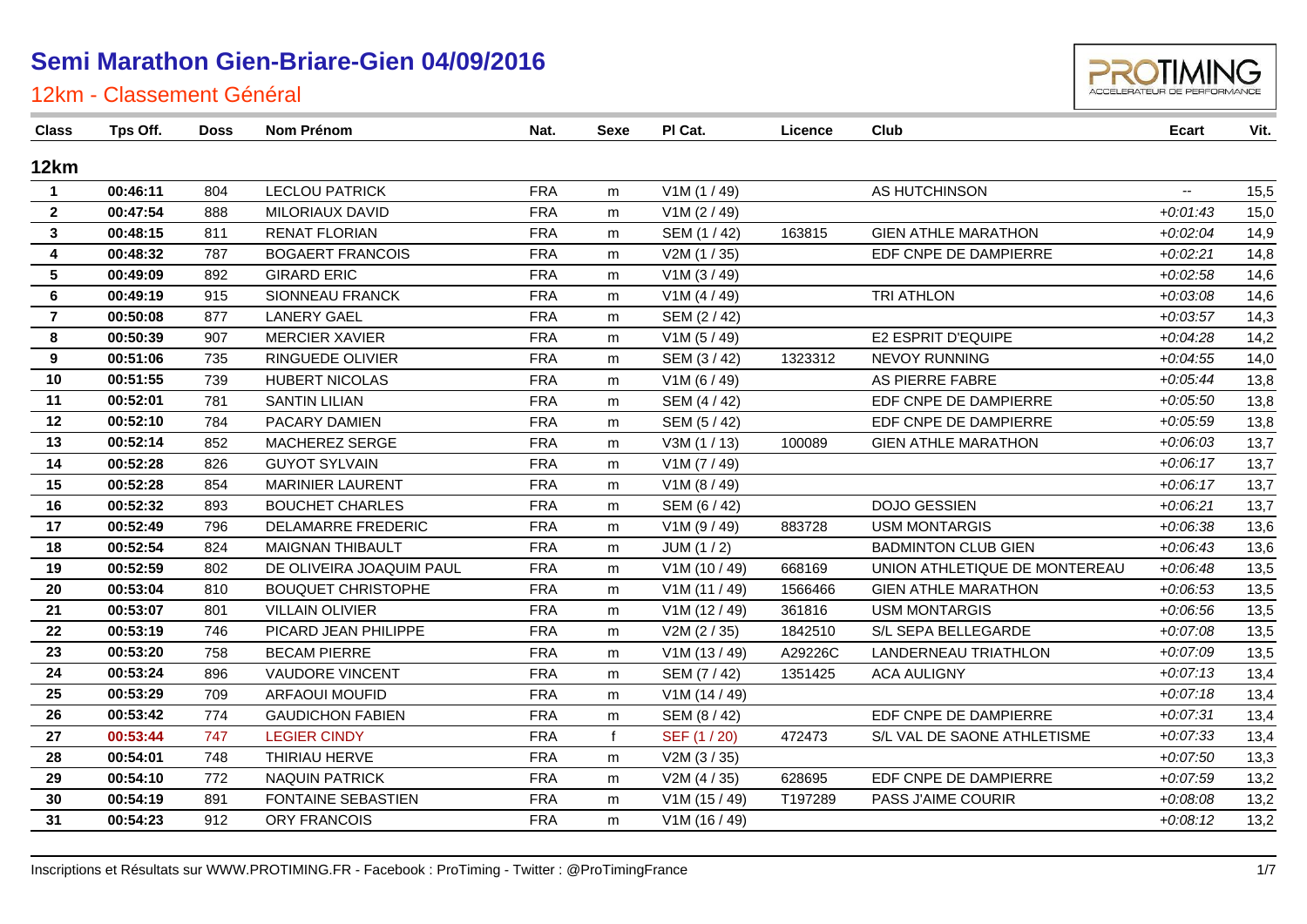

| <b>Class</b> | Tps Off. | <b>Doss</b> | Nom Prénom                | Nat.       | Sexe | PI Cat.       | Licence | Club                           | Ecart      | Vit. |
|--------------|----------|-------------|---------------------------|------------|------|---------------|---------|--------------------------------|------------|------|
| 32           | 00:55:00 | 744         | <b>LEJARRE BRUNO</b>      | <b>FRA</b> | m    | V2M(5/35)     |         |                                | $+0.08:49$ | 13,0 |
| 33           | 00:55:04 | 759         | POMA ALAIN                | <b>FRA</b> | m    | V2M (6 / 35)  | 354801  | UNION SPORTIVE CHATELET EN BRI | $+0.08:53$ | 13,0 |
| 34           | 00:55:29 | 767         | <b>NAQUIN MARION</b>      | <b>FRA</b> |      | SEF (2/20)    |         | EDF CNPE DE DAMPIERRE          | $+0.09:18$ | 12,9 |
| 35           | 00:55:32 | 890         | <b>BERTIN ERIC</b>        | <b>FRA</b> | m    | V1M (17 / 49) |         |                                | $+0.09:21$ | 12,9 |
| 36           | 00:55:55 | 836         | PATRY SYLVAIN             | <b>FRA</b> | m    | ESM $(1/4)$   | 1225156 | <b>GIEN ATHLE MARATHON</b>     | $+0.09:44$ | 12,8 |
| 37           | 00:56:15 | 820         | <b>RUSSO MESSIAS</b>      | <b>FRA</b> | m    | V1M (18 / 49) | 1796870 | <b>GIEN ATHLE MARATHON</b>     | $+0:10:04$ | 12,8 |
| 38           | 00:56:34 | 839         | THIBAUT ARNAUD            | <b>FRA</b> | m    | JUM (2 / 2)   |         |                                | $+0:10:23$ | 12,7 |
| 39           | 00:56:39 | 900         | <b>DESJARDINS THIERRY</b> | <b>FRA</b> | m    | V1M (19 / 49) |         | <b>E2 ESPRIT D'EQUIPE</b>      | $+0.10.28$ | 12,7 |
| 40           | 00:57:01 | 743         | RANNOU MAXIME             | <b>FRA</b> | m    | ESM $(2/4)$   |         |                                | $+0:10:50$ | 12,6 |
| 41           | 00:57:05 | 776         | <b>HUART AURELIEN</b>     | <b>FRA</b> | m    | SEM (9/42)    |         | EDF CNPE DE DAMPIERRE          | $+0:10:54$ | 12,6 |
| 42           | 00:57:11 | 780         | <b>BOUCHET OLIVIER</b>    | <b>FRA</b> | m    | V2M (7 / 35)  |         | EDF CNPE DE DAMPIERRE          | $+0:11:00$ | 12,5 |
| 43           | 00:57:24 | 782         | MANTE DOMINIQUE           | <b>FRA</b> | m    | V2M(8/35)     | 1401517 | EDF CNPE DE DAMPIERRE          | $+0:11:13$ | 12,5 |
| 44           | 00:57:26 | 812         | <b>PICHERY NATHALIE</b>   | <b>FRA</b> |      | V1F(1/22)     | 601976  | <b>GIEN ATHLE MARATHON</b>     | $+0:11:15$ | 12,5 |
| 45           | 00:57:56 | 905         | <b>GIRARD DAVID</b>       | <b>FRA</b> | m    | V1M (20 / 49) |         |                                | $+0:11:45$ | 12,4 |
| 46           | 00:58:17 | 809         | <b>GRES PASCALE</b>       | <b>FRA</b> |      | SEF (3/20)    |         |                                | $+0:12:06$ | 12,3 |
| 47           | 00:58:18 | 773         | <b>BODICHON OLIVIER</b>   | <b>FRA</b> | m    | SEM (10 / 42) |         | EDF CNPE DE DAMPIERRE          | $+0:12:07$ | 12,3 |
| 48           | 00:58:38 | 862         | <b>GOBIN LAURENT</b>      | <b>FRA</b> | m    | SEM (11 / 42) |         |                                | $+0:12:27$ | 12,2 |
| 49           | 00:58:42 | 817         | PORET CHRISTIAN           | <b>FRA</b> | m    | V2M (9/35)    | 812760  | <b>GIEN ATHLE MARATHON</b>     | $+0:12:31$ | 12,2 |
| 50           | 00:58:55 | 762         | LOISEAU CHRISTOPHE        | <b>FRA</b> | m    | V1M (21 / 49) |         | <b>E2 ESPRIT D'EQUIPE</b>      | $+0:12:44$ | 12,2 |
| 51           | 00:59:10 | 843         | <b>FERNANDES CELINE</b>   | <b>FRA</b> |      | SEF (4/20)    |         |                                | $+0:12:59$ | 12,1 |
| 52           | 00:59:12 | 765         | MOREAU OLIVIER            | <b>FRA</b> | m    | V1M (22 / 49) | 597650  | J3SPORT                        | $+0:13:01$ | 12,1 |
| 53           | 00:59:20 | 906         | LOUVEL JEAN MARC          | <b>FRA</b> | m    | V3M (2 / 13)  |         |                                | $+0.13.09$ | 12,1 |
| 54           | 00:59:28 | 830         | <b>MERLOT DENIS</b>       | <b>FRA</b> | m    | V1M (23 / 49) |         | <b>VWR INTERNATIONAL</b>       | $+0:13:17$ | 12,1 |
| 55           | 00:59:32 | 799         | PEREIRA CANDIDO           | <b>FRA</b> | m    | V3M (3 / 13)  | 301530  | <b>USM MONTARGIS</b>           | $+0:13:21$ | 12,0 |
| 56           | 00:59:33 | 790         | ROUSSEAU BERTRAND         | <b>FRA</b> | m    | V1M (24 / 49) |         | EDF CNPE DE DAMPIERRE          | $+0:13:22$ | 12,0 |
| 57           | 00:59:35 | 834         | <b>FOISNEAU LOIC</b>      | <b>FRA</b> | m    | V1M (25 / 49) |         |                                | $+0:13:24$ | 12,0 |
| 58           | 00:59:54 | 908         | POITEVIN ETIENNE          | <b>FRA</b> | m    | SEM (12 / 42) |         |                                | $+0:13:43$ | 12,0 |
| 59           | 01:00:17 | 909         | <b>TESSIOT LOIC</b>       | <b>FRA</b> | m    | V1M (26 / 49) |         | SP AUBIGNY                     | $+0:14:06$ | 11,9 |
| 60           | 01:00:26 | 894         | <b>ZWILLER FLORENT</b>    | <b>FRA</b> | m    | SEM (13 / 42) |         | AS PIERRE FABRE                | $+0:14:15$ | 11,9 |
| 61           | 01:00:31 | 749         | <b>ANTZ BRUNO</b>         | <b>FRA</b> | m    | V2M (10 / 35) |         |                                | $+0:14:20$ | 11,9 |
| 62           | 01:00:51 | 886         | CHUFFART ALEXANDRE        | <b>FRA</b> | m    | SEM (14 / 42) |         |                                | $+0:14:40$ | 11,8 |
| 63           | 01:00:53 | 813         | <b>BONTEMPS SEBASTIEN</b> | <b>FRA</b> | m    | SEM (15 / 42) | 113062  | <b>GIEN ATHLE MARATHON</b>     | $+0:14:42$ | 11,8 |
| 64           | 01:00:53 | 827         | <b>LEMELIN PHILIPPE</b>   | <b>FRA</b> | m    | V1M (27 / 49) |         | <b>VWR INTERNATIONAL</b>       | $+0.14:42$ | 11,8 |
|              |          |             |                           |            |      |               |         |                                |            |      |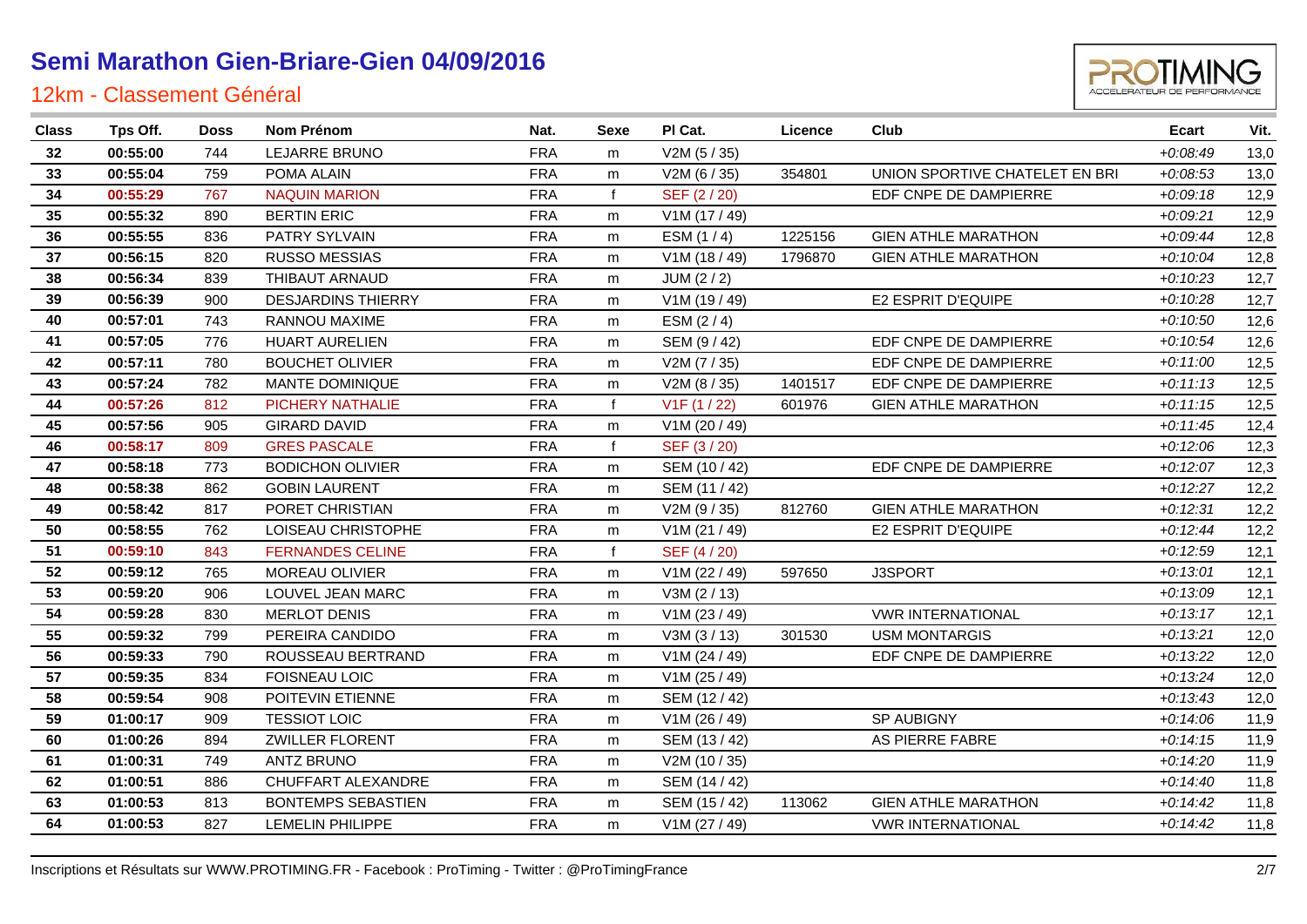

| <b>Class</b> | Tps Off. | <b>Doss</b> | Nom Prénom                       | Nat.       | Sexe         | PI Cat.                   | Licence | Club                        | Ecart      | Vit. |
|--------------|----------|-------------|----------------------------------|------------|--------------|---------------------------|---------|-----------------------------|------------|------|
| 65           | 01:01:03 | 768         | <b>ALQUINET LUCIE</b>            | <b>FRA</b> | f            | JUF(1/1)                  |         | EDF CNPE DE DAMPIERRE       | $+0:14:52$ | 11,7 |
| 66           | 01:01:10 | 788         | <b>MOURA ELVIS</b>               | <b>FRA</b> | m            | V1M (28 / 49)             |         | EDF CNPE DE DAMPIERRE       | $+0.14.59$ | 11,7 |
| 67           | 01:01:25 | 838         | THIBAULT ERIC                    | <b>FRA</b> | m            | V1M (29 / 49)             |         |                             | $+0:15:14$ | 11,7 |
| 68           | 01:01:27 | 803         | <b>GITTON PASCAL</b>             | <b>FRA</b> | m            | V3M (4 / 13)              | 1759495 | <b>CSM SULLYLOIS</b>        | $+0:15:16$ | 11,7 |
| 69           | 01:01:41 | 822         | <b>BOUARD PAQUIGNON SEVERINE</b> | <b>FRA</b> | f            | V1F(2/22)                 |         |                             | $+0.15.30$ | 11,6 |
| 70           | 01:01:45 | 737         | RIGAULT SEBASTIEN                | <b>FRA</b> | m            | SEM (16 / 42)             |         |                             | $+0.15.34$ | 11,6 |
| 71           | 01:02:35 | 779         | <b>RIVALIN FRANCOIS</b>          | <b>FRA</b> | m            | V1M (30 / 49)             |         | EDF CNPE DE DAMPIERRE       | $+0.16:24$ | 11,5 |
| 72           | 01:02:41 | 752         | <b>GARIBALDI JOSEPH</b>          | <b>FRA</b> | m            | V1M(31/49)                | 1299251 | AJ AUXERRE SECTION MARATHON | $+0.16.30$ | 11,4 |
| 73           | 01:02:47 | 837         | <b>VIAUD SAINJON ADELINE</b>     | <b>FRA</b> | f            | SEF (5/20)                | 845062  | <b>GIEN ATHLE MARATHON</b>  | $+0.16.36$ | 11,4 |
| 74           | 01:02:52 | 805         | <b>GUIGNARD PASCAL</b>           | <b>FRA</b> | m            | V1M (32 / 49)             |         |                             | $+0.16:41$ | 11,4 |
| 75           | 01:02:56 | 718         | <b>BELLOIR MIREILLE</b>          | <b>FRA</b> | f            | V2F(1/13)                 |         | <b>BJC 18</b>               | $+0.16:45$ | 11,4 |
| 76           | 01:02:58 | 742         | <b>RAIMBAULT ADELE</b>           | <b>FRA</b> | $\mathsf{f}$ | ESF $(1/4)$               |         |                             | $+0:16:47$ | 11,4 |
| 77           | 01:03:04 | 704         | <b>DEVIN FRANCK</b>              | <b>FRA</b> | m            | V1M (33 / 49)             |         |                             | $+0.16:53$ | 11,4 |
| 78           | 01:03:06 | 712         | <b>TARQUIS JEREMY</b>            | <b>FRA</b> | m            | SEM (17 / 42)             |         |                             | $+0.16.55$ | 11,4 |
| 79           | 01:03:13 | 825         | <b>DUBOIS PHILIPPE</b>           | <b>FRA</b> | m            | V2M (11 / 35)             | T195847 | PASS J'AIME COURIR          | $+0.17:02$ | 11,3 |
| 80           | 01:03:35 | 878         | <b>CARUALHO PHILOMENE</b>        | <b>FRA</b> | f            | SEF (6 / 20)              |         |                             | $+0:17:24$ | 11,3 |
| 81           | 01:03:38 | 874         | SIRIGU PIERRE                    | <b>FRA</b> | m            | ESM $(3/4)$               |         |                             | $+0:17:27$ | 11,3 |
| 82           | 01:03:41 | 816         | <b>BEDU DOMINIQUE</b>            | <b>FRA</b> | f            | V <sub>2</sub> F (2 / 13) | 1001580 | <b>GIEN ATHLE MARATHON</b>  | $+0:17:30$ | 11,3 |
| 83           | 01:03:46 | 705         | <b>BOUARD JEAN MICHEL</b>        | <b>FRA</b> | m            | V2M (12 / 35)             |         | BELLEVILLE JOGGING CLUB 18  | $+0:17:35$ | 11,2 |
| 84           | 01:04:07 | 719         | <b>BESSY PASCAL</b>              | <b>FRA</b> | m            | V2M (13 / 35)             |         | <b>BJC 18</b>               | $+0:17:56$ | 11,2 |
| 85           | 01:04:15 | 882         | <b>NETO MARIA</b>                | <b>FRA</b> | f            | V <sub>1</sub> F (3 / 22) |         |                             | $+0:18:04$ | 11,2 |
| 86           | 01:04:17 | 916         | RIBAULT DENIS                    | <b>FRA</b> | m            | V1M (34 / 49)             |         | <b>OTIS</b>                 | $+0.18.06$ | 11,2 |
| 87           | 01:04:18 | 823         | DA SILVA MARTINS JOSE LUIS       | <b>FRA</b> | m            | V1M(35/49)                |         |                             | $+0:18:07$ | 11,1 |
| 88           | 01:04:23 | 898         | <b>AUVIEUX PHILIPPE</b>          | <b>FRA</b> | m            | V2M (14 / 35)             |         | ASS MACADAM 36              | $+0:18:12$ | 11,1 |
| 89           | 01:04:26 | 863         | <b>COLLIGNON JEAN PIERRE</b>     | <b>FRA</b> | m            | V3M(5/13)                 |         |                             | $+0.18:15$ | 11,1 |
| 90           | 01:04:26 | 887         | LENEVEU EMMANUEL                 | <b>FRA</b> | m            | V1M (36 / 49)             |         |                             | $+0.18:15$ | 11,1 |
| 91           | 01:04:27 | 770         | <b>BOURGEOIS CEDRIC</b>          | <b>FRA</b> | m            | SEM (18 / 42)             |         | EDF CNPE DE DAMPIERRE       | $+0:18:16$ | 11,1 |
| 92           | 01:04:30 | 876         | <b>OSTROGRADSKY RACHEL</b>       | <b>FRA</b> | f            | SEF (7 / 20)              |         | AS GIEN NATATION            | $+0.18.19$ | 11,1 |
| 93           | 01:04:31 | 872         | <b>ROGER ANNE SOPHIE</b>         | <b>FRA</b> | f            | ESF $(2/4)$               |         | PHARMAVIE                   | $+0.18:20$ | 11,1 |
| 94           | 01:04:38 | 740         | SIGNOL YVAN                      | <b>FRA</b> | m            | V2M (15 / 35)             | 1704292 | <b>AC AUBIGNY</b>           | $+0.18.27$ | 11,1 |
| 95           | 01:04:38 | 741         | <b>THIROT CHRISTELLE</b>         | <b>FRA</b> | $\mathsf{f}$ | V1F(4/22)                 | 1704275 | <b>AC AUBIGNY</b>           | $+0.18:27$ | 11,1 |
| 96           | 01:04:39 | 829         | MOREAU CLAUDE                    | <b>FRA</b> | m            | V2M (16 / 35)             |         | <b>VWR INTERNATIONAL</b>    | $+0.18.28$ | 11,1 |
| 97           | 01:04:48 | 814         | <b>BARAT NICOLE</b>              | <b>FRA</b> | $\mathsf{f}$ | V <sub>2</sub> F (3 / 13) | 1216156 | <b>GIEN ATHLE MARATHON</b>  | $+0:18:37$ | 11,1 |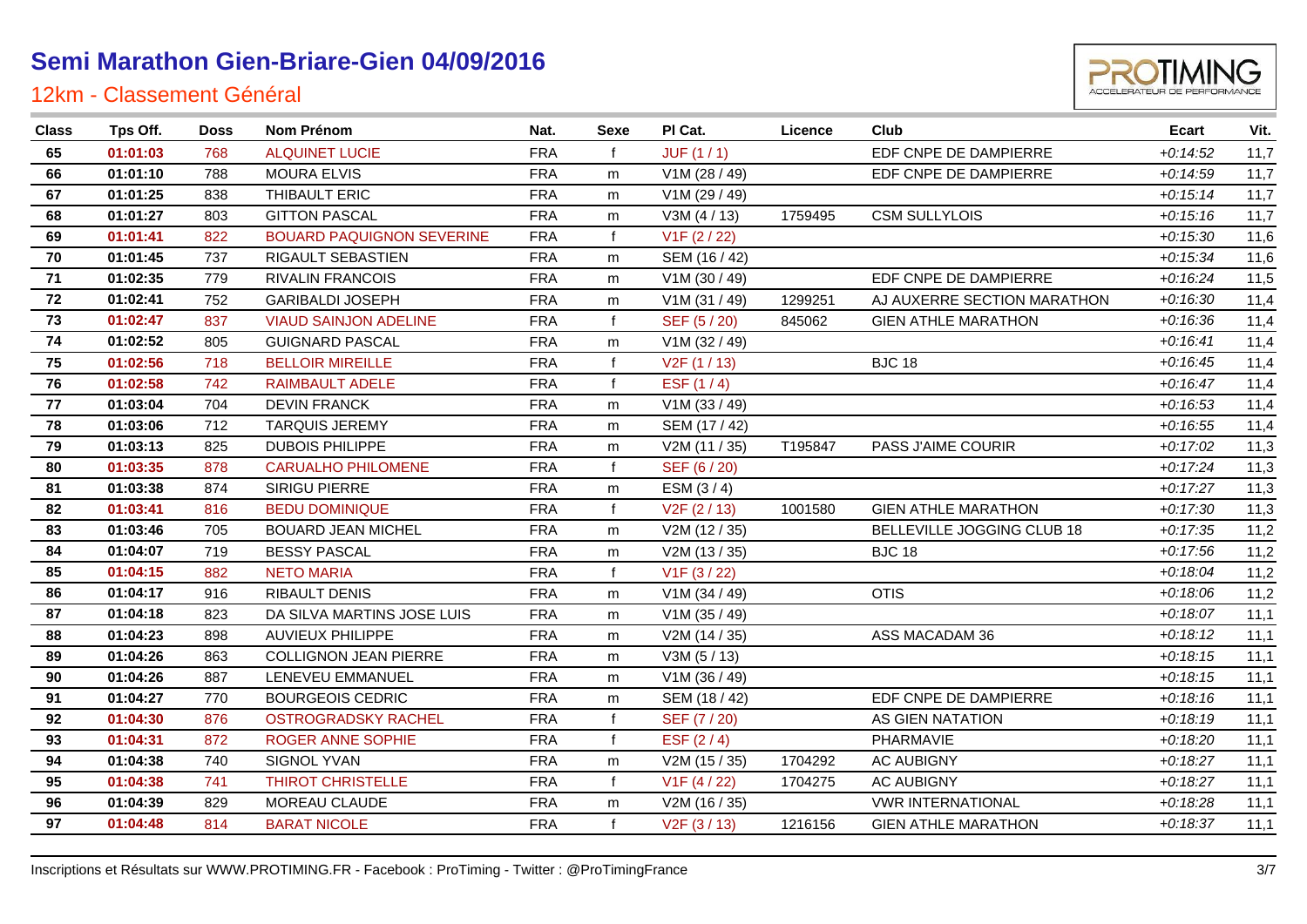

| <b>Class</b> | Tps Off. | <b>Doss</b> | Nom Prénom                | Nat.       | Sexe         | PI Cat.                   | Licence | Club                       | <b>Ecart</b> | Vit. |
|--------------|----------|-------------|---------------------------|------------|--------------|---------------------------|---------|----------------------------|--------------|------|
| 98           | 01:04:59 | 807         | PUZELA JOSE               | <b>FRA</b> | m            | V1M (37 / 49)             | 1363097 | <b>GIEN ATHLE MARATHON</b> | $+0.18:48$   | 11,0 |
| 99           | 01:04:59 | 910         | PINON ERIC                | <b>FRA</b> | m            | V1M (38 / 49)             |         |                            | $+0.18:48$   | 11,0 |
| 100          | 01:05:08 | 754         | <b>MARTIN PASCALE</b>     | <b>FRA</b> |              | V1F(5/22)                 |         | E2 ESPRIT D'EQUIPE         | $+0.18.57$   | 11,0 |
| 101          | 01:05:21 | 745         | <b>LEJARRE VERONIQUE</b>  | <b>FRA</b> |              | V2F(4/13)                 |         |                            | $+0:19:10$   | 11,0 |
| 102          | 01:05:41 | 917         | ROBLIN HADRIEN            | <b>FRA</b> | m            | SEM (19 / 42)             |         |                            | $+0.19.30$   | 10,9 |
| 103          | 01:05:43 | 789         | <b>COURNEE GERARD</b>     | <b>FRA</b> | m            | V2M (17 / 35)             |         | EDF CNPE DE DAMPIERRE      | $+0:19:32$   | 10,9 |
| 104          | 01:05:49 | 710         | <b>FOUCHARD XAVIER</b>    | <b>FRA</b> | m            | SEM (20 / 42)             |         |                            | $+0.19.38$   | 10,9 |
| 105          | 01:05:49 | 711         | FAILLAT JEAN CHRISTOPHE   | <b>FRA</b> | m            | SEM (21 / 42)             |         |                            | $+0.19.38$   | 10,9 |
| 106          | 01:05:53 | 864         | CHEVRY JOCELYNE           | <b>FRA</b> |              | V3F(1/3)                  |         |                            | $+0:19:42$   | 10,9 |
| 107          | 01:05:54 | 865         | CHEVRY MICHEL             | <b>FRA</b> | m            | V3M (6 / 13)              |         |                            | $+0.19:43$   | 10,9 |
| 108          | 01:06:18 | 904         | CHAUSSET CHRISTOPHE       | <b>FRA</b> | m            | SEM (22 / 42)             |         |                            | $+0.20:07$   | 10,8 |
| 109          | 01:06:19 | 861         | <b>VELLUET MATHIEU</b>    | <b>FRA</b> | m            | SEM (23 / 42)             |         |                            | $+0.20.08$   | 10,8 |
| 110          | 01:06:19 | 806         | <b>NARCY JULIEN</b>       | <b>FRA</b> | m            | SEM (24 / 42)             |         | <b>HDMEDICAL</b>           | $+0.20:08$   | 10,8 |
| 111          | 01:06:46 | 884         | <b>JULLY SANDRINE</b>     | <b>FRA</b> |              | V <sub>1</sub> F (6 / 22) | 1496062 | J3 SPORTS AMILLY*          | $+0.20.35$   | 10,7 |
| 112          | 01:06:47 | 715         | MAILLARD DOMINIQUE        | <b>FRA</b> | m            | V2M (18 / 35)             |         |                            | $+0.20.36$   | 10,7 |
| 113          | 01:06:47 | 714         | <b>MAILLARD ESTELLE</b>   | <b>FRA</b> | f            | SEF (8/20)                |         |                            | $+0.20.36$   | 10,7 |
| 114          | 01:06:54 | 756         | ALBERTINI FRANCOIS XAVIER | <b>FRA</b> | m            | V2M (19 / 35)             |         |                            | $+0.20:43$   | 10,7 |
| 115          | 01:07:05 | 828         | <b>VILLOING DIDIER</b>    | <b>FRA</b> | m            | V2M (20 / 35)             |         | <b>CREUZOT</b>             | $+0.20.54$   | 10,7 |
| 116          | 01:07:27 | 859         | <b>GREMET CHANTAL</b>     | <b>FRA</b> | $\mathbf{f}$ | V <sub>2</sub> F (5 / 13) |         | <b>PROGIPHARM</b>          | $+0.21:16$   | 10,6 |
| 117          | 01:07:28 | 844         | CHENUET GUILLAUME         | <b>FRA</b> | m            | SEM (25 / 42)             |         |                            | $+0.21:17$   | 10,6 |
| 118          | 01:07:51 | 785         | MENIGAULT TONY            | <b>FRA</b> | m            | SEM (26 / 42)             |         | EDF CNPE DE DAMPIERRE      | $+0.21:40$   | 10,6 |
| 119          | 01:07:51 | 860         | <b>BUFFAT NICOLAS</b>     | <b>FRA</b> | m            | SEM (27 / 42)             |         |                            | $+0.21:40$   | 10,6 |
| 120          | 01:07:51 | 786         | <b>BEKRI RABAH</b>        | <b>FRA</b> | m            | SEM (28 / 42)             |         | EDF CNPE DE DAMPIERRE      | $+0.21:40$   | 10,6 |
| 121          | 01:08:05 | 901         | <b>HRYNYK SABRINA</b>     | <b>FRA</b> | f            | V1F (7 / 22)              |         | E2 ESPRIT D'EQUIPE         | $+0.21:54$   | 10,5 |
| 122          | 01:08:06 | 808         | ROGER JEAN LUC            | <b>FRA</b> | m            | V2M (21 / 35)             |         | <b>FONDERIE ROGER</b>      | $+0.21.55$   | 10,5 |
| 123          | 01:08:34 | 867         | <b>BOITIER LAURA</b>      | <b>FRA</b> |              | SEF (9/20)                |         |                            | $+0:22:23$   | 10,5 |
| 124          | 01:08:34 | 889         | MOURRAIN CHRISTOPHE       | <b>FRA</b> | m            | V1M (39 / 49)             |         | <b>MSM SARAN TENNIS</b>    | $+0.22.23$   | 10,5 |
| 125          | 01:08:45 | 840         | <b>DUGAY GERARD</b>       | <b>FRA</b> | m            | V3M (7 / 13)              | 1001582 | <b>NEVOY RUNNING</b>       | $+0.22:34$   | 10,4 |
| 126          | 01:08:46 | 731         | <b>GOBERT VINCENT</b>     | <b>FRA</b> | m            | SEM (29 / 42)             |         | E2 ESPRIT D'EQUIPE         | $+0.22:35$   | 10,4 |
| 127          | 01:09:32 | 855         | PELTIER MIKAEL            | <b>FRA</b> | m            | SEM (30 / 42)             |         | <b>POLYMECA</b>            | $+0.23.21$   | 10,3 |
| 128          | 01:09:32 | 856         | <b>ROCCI VERONIQUE</b>    | <b>FRA</b> |              | V <sub>1</sub> F (8 / 22) |         |                            | $+0:23:21$   | 10,3 |
| 129          | 01:10:04 | 753         | <b>GOBIN REIC</b>         | <b>FRA</b> | m            | V2M (22 / 35)             |         |                            | $+0.23.53$   | 10,2 |
| 130          | 01:10:13 | 751         | <b>MERLIN ELODIE</b>      | <b>FRA</b> |              | SEF (10 / 20)             |         | E2 ESPRIT D'EQUIPE         | $+0.24:02$   | 10,2 |
|              |          |             |                           |            |              |                           |         |                            |              |      |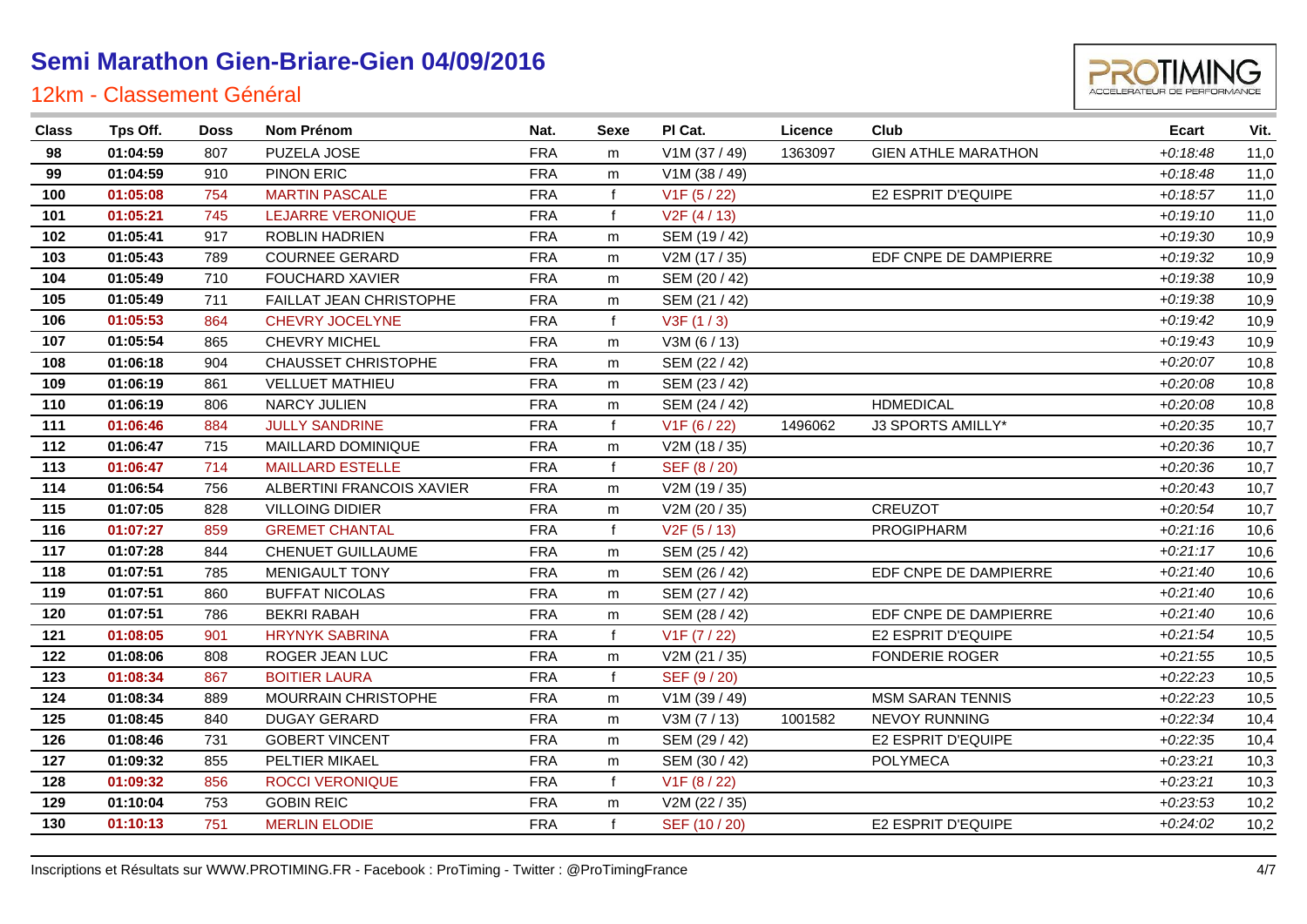

| 131<br>01:10:19<br><b>FRA</b><br>EDF CNPE DE DAMPIERRE<br>$+0.24.08$<br><b>VALVIN SYLVAIN</b><br>SEM (31 / 42)<br>792<br>m<br>132<br>01:10:20<br>875<br><b>DUTRANNOY SOLANGE</b><br><b>FRA</b><br>V3F(2/3)<br><b>CMFG</b><br>$+0.24:09$<br>133<br>01:10:27<br><b>VALVIN BENJAMIN</b><br><b>FRA</b><br>$+0.24:16$<br>914<br>SEM (32 / 42)<br>m<br>01:10:28<br><b>FRA</b><br>$+0.24:17$<br>134<br>KISELAK VALENTIN<br>SEM (33 / 42)<br>911<br>m<br>EDF CNPE DE DAMPIERRE<br>135<br>01:10:29<br>PECILE JULES<br><b>FRA</b><br>SEM (34 / 42)<br>791<br>$+0.24:18$<br>m<br><b>CANO LOUIS</b><br><b>FRA</b><br><b>GIEN ATHLE MARATHON</b><br>136<br>01:10:43<br>866<br>V2M (23 / 35)<br>191224<br>$+0.24.32$<br>m<br><b>BAUDICHON DOMINIQUE</b><br><b>FRA</b><br>137<br>01:10:47<br>V2M (24 / 35)<br>755<br>$+0.24.36$<br>m<br>01:10:48<br>818<br><b>DERIAUX NATHALIE</b><br><b>FRA</b><br><b>GIEN ATHLE MARATHON</b><br>138<br>V2F(6/13)<br>1762976<br>$+0.24.37$<br><b>FRA</b><br>PEREIRA ANNA<br>139<br>01:10:49<br>798<br>SEF (11 / 20)<br>1581339<br><b>USM MONTARGIS</b><br>$+0.24.38$<br>01:10:52<br><b>FRA</b><br>140<br>797<br><b>DELAMARRE KARELLE</b><br>V <sub>1</sub> F (9 / 22)<br>1491764<br><b>USM MONTARGIS</b><br>$+0.24:41$<br>01:11:04<br><b>FRA</b><br>141<br>835<br><b>BEAUDOUIN LAURENT</b><br>V3M (8 / 13)<br>$+0.24.53$<br>m<br><b>FOURNIER DIDIER</b><br><b>FRA</b><br>142<br>01:11:20<br>845<br>V1M (40 / 49)<br>$+0.25.09$<br>m | Vit. |
|-------------------------------------------------------------------------------------------------------------------------------------------------------------------------------------------------------------------------------------------------------------------------------------------------------------------------------------------------------------------------------------------------------------------------------------------------------------------------------------------------------------------------------------------------------------------------------------------------------------------------------------------------------------------------------------------------------------------------------------------------------------------------------------------------------------------------------------------------------------------------------------------------------------------------------------------------------------------------------------------------------------------------------------------------------------------------------------------------------------------------------------------------------------------------------------------------------------------------------------------------------------------------------------------------------------------------------------------------------------------------------------------------------------------------------------------------------|------|
|                                                                                                                                                                                                                                                                                                                                                                                                                                                                                                                                                                                                                                                                                                                                                                                                                                                                                                                                                                                                                                                                                                                                                                                                                                                                                                                                                                                                                                                       | 10,2 |
|                                                                                                                                                                                                                                                                                                                                                                                                                                                                                                                                                                                                                                                                                                                                                                                                                                                                                                                                                                                                                                                                                                                                                                                                                                                                                                                                                                                                                                                       | 10,2 |
|                                                                                                                                                                                                                                                                                                                                                                                                                                                                                                                                                                                                                                                                                                                                                                                                                                                                                                                                                                                                                                                                                                                                                                                                                                                                                                                                                                                                                                                       | 10,2 |
|                                                                                                                                                                                                                                                                                                                                                                                                                                                                                                                                                                                                                                                                                                                                                                                                                                                                                                                                                                                                                                                                                                                                                                                                                                                                                                                                                                                                                                                       | 10,2 |
|                                                                                                                                                                                                                                                                                                                                                                                                                                                                                                                                                                                                                                                                                                                                                                                                                                                                                                                                                                                                                                                                                                                                                                                                                                                                                                                                                                                                                                                       | 10,2 |
|                                                                                                                                                                                                                                                                                                                                                                                                                                                                                                                                                                                                                                                                                                                                                                                                                                                                                                                                                                                                                                                                                                                                                                                                                                                                                                                                                                                                                                                       | 10,1 |
|                                                                                                                                                                                                                                                                                                                                                                                                                                                                                                                                                                                                                                                                                                                                                                                                                                                                                                                                                                                                                                                                                                                                                                                                                                                                                                                                                                                                                                                       | 10,1 |
|                                                                                                                                                                                                                                                                                                                                                                                                                                                                                                                                                                                                                                                                                                                                                                                                                                                                                                                                                                                                                                                                                                                                                                                                                                                                                                                                                                                                                                                       | 10,1 |
|                                                                                                                                                                                                                                                                                                                                                                                                                                                                                                                                                                                                                                                                                                                                                                                                                                                                                                                                                                                                                                                                                                                                                                                                                                                                                                                                                                                                                                                       | 10,1 |
|                                                                                                                                                                                                                                                                                                                                                                                                                                                                                                                                                                                                                                                                                                                                                                                                                                                                                                                                                                                                                                                                                                                                                                                                                                                                                                                                                                                                                                                       | 10,1 |
|                                                                                                                                                                                                                                                                                                                                                                                                                                                                                                                                                                                                                                                                                                                                                                                                                                                                                                                                                                                                                                                                                                                                                                                                                                                                                                                                                                                                                                                       | 10,1 |
|                                                                                                                                                                                                                                                                                                                                                                                                                                                                                                                                                                                                                                                                                                                                                                                                                                                                                                                                                                                                                                                                                                                                                                                                                                                                                                                                                                                                                                                       | 10,0 |
| YENOUSSA REMI<br><b>FRA</b><br>EDF CNPE DE DAMPIERRE<br>143<br>01:11:56<br>775<br>SEM (35 / 42)<br>$+0.25:45$<br>m                                                                                                                                                                                                                                                                                                                                                                                                                                                                                                                                                                                                                                                                                                                                                                                                                                                                                                                                                                                                                                                                                                                                                                                                                                                                                                                                    | 10,0 |
| 01:12:17<br>903<br><b>CARON ELISE</b><br><b>FRA</b><br>ESF (3/4)<br>144<br>$+0.26:06$                                                                                                                                                                                                                                                                                                                                                                                                                                                                                                                                                                                                                                                                                                                                                                                                                                                                                                                                                                                                                                                                                                                                                                                                                                                                                                                                                                 | 9,9  |
| 145<br>01:12:36<br><b>FRA</b><br>PHARMAVIE<br><b>ROGER REGINE</b><br>$+0.26.25$<br>873<br>V <sub>2</sub> F (7 / 13)                                                                                                                                                                                                                                                                                                                                                                                                                                                                                                                                                                                                                                                                                                                                                                                                                                                                                                                                                                                                                                                                                                                                                                                                                                                                                                                                   | 9,9  |
| 146<br>01:12:45<br><b>FRA</b><br><b>DADOLITO FRANCK</b><br><b>BAD ARGENT</b><br>$+0.26.34$<br>899<br>V1M (41 / 49)<br>m                                                                                                                                                                                                                                                                                                                                                                                                                                                                                                                                                                                                                                                                                                                                                                                                                                                                                                                                                                                                                                                                                                                                                                                                                                                                                                                               | 9,8  |
| 147<br>01:12:54<br><b>FRA</b><br><b>DESBOIS DAVID</b><br>V1M (42 / 49)<br>$+0.26:43$<br>795<br>m                                                                                                                                                                                                                                                                                                                                                                                                                                                                                                                                                                                                                                                                                                                                                                                                                                                                                                                                                                                                                                                                                                                                                                                                                                                                                                                                                      | 9,8  |
| 148<br>01:13:07<br><b>BOUITIER MARIE NOEL</b><br><b>FRA</b><br>$+0.26:56$<br>733<br>V2F (8 / 13)<br>f                                                                                                                                                                                                                                                                                                                                                                                                                                                                                                                                                                                                                                                                                                                                                                                                                                                                                                                                                                                                                                                                                                                                                                                                                                                                                                                                                 | 9,8  |
| 149<br>01:13:07<br>ASSELINEAU AURELIEN<br><b>FRA</b><br>$+0.26.56$<br>732<br>SEM (36 / 42)<br>m                                                                                                                                                                                                                                                                                                                                                                                                                                                                                                                                                                                                                                                                                                                                                                                                                                                                                                                                                                                                                                                                                                                                                                                                                                                                                                                                                       | 9,8  |
| 01:13:20<br>150<br><b>FRA</b><br>$+0.27:09$<br>793<br><b>RAIMBAULT CELINE</b><br>V1F (10 / 22)                                                                                                                                                                                                                                                                                                                                                                                                                                                                                                                                                                                                                                                                                                                                                                                                                                                                                                                                                                                                                                                                                                                                                                                                                                                                                                                                                        | 9,8  |
| 151<br>01:13:30<br><b>FRA</b><br>$+0.27:19$<br>885<br><b>TORRES MARION</b><br>SEF (12/20)                                                                                                                                                                                                                                                                                                                                                                                                                                                                                                                                                                                                                                                                                                                                                                                                                                                                                                                                                                                                                                                                                                                                                                                                                                                                                                                                                             | 9,7  |
| 01:13:41<br>152<br><b>FRA</b><br>$+0.27:30$<br>881<br><b>AUBERT VERONIQUE</b><br>V1F (11 / 22)                                                                                                                                                                                                                                                                                                                                                                                                                                                                                                                                                                                                                                                                                                                                                                                                                                                                                                                                                                                                                                                                                                                                                                                                                                                                                                                                                        | 9,7  |
| 01:13:41<br>153<br><b>HABAY ISABELLE</b><br><b>FRA</b><br><b>VWR INTERNATIONAL</b><br>$+0.27:30$<br>831<br>V1F (12 / 22)                                                                                                                                                                                                                                                                                                                                                                                                                                                                                                                                                                                                                                                                                                                                                                                                                                                                                                                                                                                                                                                                                                                                                                                                                                                                                                                              | 9,7  |
| 154<br>PORRET MARTIN<br><b>FRA</b><br>$+0.27:31$<br>01:13:42<br>703<br>SEM (37 / 42)<br>m                                                                                                                                                                                                                                                                                                                                                                                                                                                                                                                                                                                                                                                                                                                                                                                                                                                                                                                                                                                                                                                                                                                                                                                                                                                                                                                                                             | 9,7  |
| 01:13:44<br><b>MARINIER INGRID</b><br><b>FRA</b><br>SEF (13/20)<br>$+0.27:33$<br>155<br>853<br>f                                                                                                                                                                                                                                                                                                                                                                                                                                                                                                                                                                                                                                                                                                                                                                                                                                                                                                                                                                                                                                                                                                                                                                                                                                                                                                                                                      | 9,7  |
| 01:13:59<br>701<br>PORRET CLEMENT<br><b>FRA</b><br>$+0.27:48$<br>156<br>SEM (38 / 42)<br>m                                                                                                                                                                                                                                                                                                                                                                                                                                                                                                                                                                                                                                                                                                                                                                                                                                                                                                                                                                                                                                                                                                                                                                                                                                                                                                                                                            | 9,7  |
| <b>FRA</b><br>157<br>01:14:06<br>895<br>AS PIERRE FABRE<br><b>EDRE LUDOVIC</b><br>V1M (43 / 49)<br>$+0.27:55$<br>m                                                                                                                                                                                                                                                                                                                                                                                                                                                                                                                                                                                                                                                                                                                                                                                                                                                                                                                                                                                                                                                                                                                                                                                                                                                                                                                                    | 9,7  |
| 158<br>01:14:13<br>734<br><b>FRA</b><br>$+0.28:02$<br><b>ALLARD DOMINIQUE</b><br>V <sub>2</sub> F (9 / 13)                                                                                                                                                                                                                                                                                                                                                                                                                                                                                                                                                                                                                                                                                                                                                                                                                                                                                                                                                                                                                                                                                                                                                                                                                                                                                                                                            | 9,7  |
| E2 ESPRIT D'EQUIPE<br>01:14:27<br><b>GODEFROY KARINE</b><br><b>FRA</b><br>V1F (13 / 22)<br>159<br>750<br>$+0.28:16$                                                                                                                                                                                                                                                                                                                                                                                                                                                                                                                                                                                                                                                                                                                                                                                                                                                                                                                                                                                                                                                                                                                                                                                                                                                                                                                                   | 9,6  |
| <b>KIEL BRUNO</b><br><b>FRA</b><br><b>GIEN ATHLE MARATHON</b><br>01:14:46<br>V1M (44 / 49)<br>160<br>902<br>1554648<br>$+0.28.35$<br>m                                                                                                                                                                                                                                                                                                                                                                                                                                                                                                                                                                                                                                                                                                                                                                                                                                                                                                                                                                                                                                                                                                                                                                                                                                                                                                                | 9,6  |
| <b>GRESSET MARTIAL</b><br><b>FRA</b><br>01:15:00<br>V2M (25 / 35)<br>AS PIERRE FABRE<br>$+0.28:49$<br>161<br>858<br>m                                                                                                                                                                                                                                                                                                                                                                                                                                                                                                                                                                                                                                                                                                                                                                                                                                                                                                                                                                                                                                                                                                                                                                                                                                                                                                                                 | 9,6  |
| 01:15:12<br>SIDOLI STEPHANE<br><b>FRA</b><br>162<br>842<br>SEM (39 / 42)<br>$+0.29:01$<br>m                                                                                                                                                                                                                                                                                                                                                                                                                                                                                                                                                                                                                                                                                                                                                                                                                                                                                                                                                                                                                                                                                                                                                                                                                                                                                                                                                           | 9,5  |
| 01:15:14<br>760<br><b>CHOISEAU ELSA</b><br><b>FRA</b><br>163<br>SEF (14 / 20)<br>$+0.29:03$                                                                                                                                                                                                                                                                                                                                                                                                                                                                                                                                                                                                                                                                                                                                                                                                                                                                                                                                                                                                                                                                                                                                                                                                                                                                                                                                                           | 9,5  |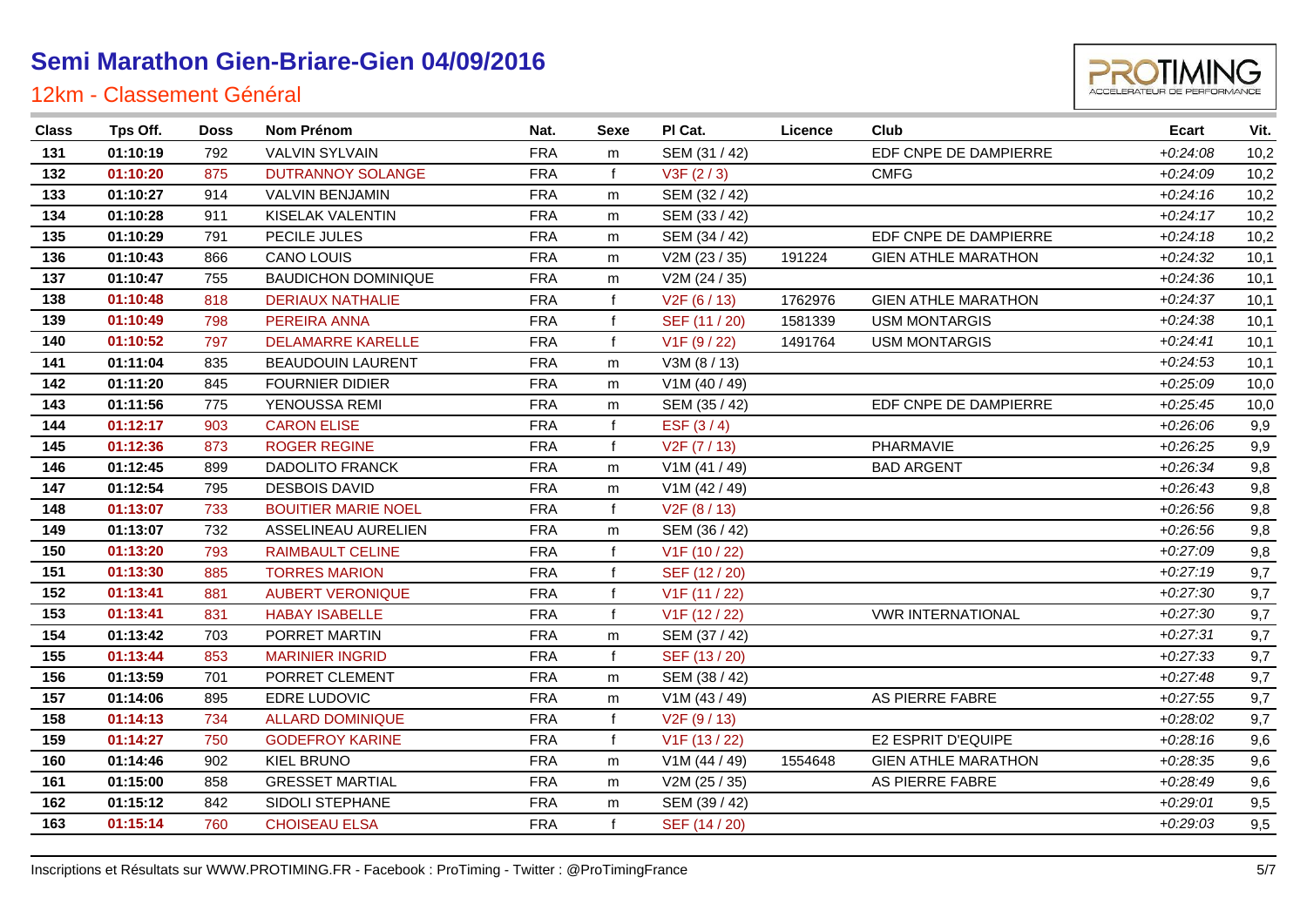

| $+0.29:12$<br>164<br>01:15:23<br><b>BURGARD KARL</b><br><b>FRA</b><br>V1M (45 / 49)<br>841<br>m<br>165<br>01:15:35<br><b>FRA</b><br>$+0.29:24$<br>717<br><b>CRUCHAUDET PATRICK</b><br>V2M (26 / 35)<br>m<br>166<br>01:15:38<br><b>FRA</b><br><b>CHARIOT JEAN CHRISTOPHE</b><br>V1M (46 / 49)<br>ASLC MECACHROME<br>$+0.29.27$<br>897<br>m<br>01:16:06<br><b>DESCLAIR ELODIE</b><br><b>FRA</b><br>$+0.29.55$<br>167<br>880<br>SEF (15 / 20)<br>f<br>168<br>01:16:06<br>879<br><b>DESCLAIR GAUTHIER</b><br><b>FRA</b><br>$+0.29.55$<br>SEM (40 / 42)<br>m<br>01:16:16<br><b>BONTEMPS ANDREE</b><br><b>FRA</b><br>f<br>V3F(3/3)<br>163827<br><b>GIEN ATHLE MARATHON</b><br>169<br>815<br>$+0.30:05$<br>01:16:36<br><b>SAUGERE SANDRA</b><br><b>FRA</b><br>f<br>V1F (14 / 22)<br><b>USM MONTARGIS</b><br>170<br>800<br>1463905<br>$+0.30:25$<br>01:16:46<br>783<br><b>FRA</b><br>V1M (47 / 49)<br>EDF CNPE DE DAMPIERRE<br>171<br>HERMANT BRUNO<br>$+0.30.35$<br>m<br><b>FRA</b><br>172<br>01:16:47<br>778<br><b>GENTER LIONEL</b><br>V2M (27 / 35)<br>EDF CNPE DE DAMPIERRE<br>$+0.30.36$<br>m<br>173<br>01:16:47<br>777<br><b>BERNARDINI LUCIO</b><br><b>FRA</b><br>SEM (41 / 42)<br>EDF CNPE DE DAMPIERRE<br>$+0.30.36$<br>m<br>174<br>01:16:54<br><b>TURPEAU NADINE</b><br><b>FRA</b><br>766<br>f<br>V1F (15 / 22)<br>EDF CNPE DE DAMPIERRE<br>$+0.30:43$<br>175<br>01:17:31<br>738<br>LENORMAND JEAN PAUL<br><b>FRA</b><br>V3M (9/13)<br>$+0:31:20$<br>m<br>AS ALTIS-TOPPAN<br>01:17:32<br><b>BILLAULT GILLES</b><br><b>FRA</b><br>176<br>716<br>V2M (28 / 35)<br>115532<br>$+0.31:21$<br>m<br>01:17:56<br>771<br>LEBEURRE JEROME<br><b>FRA</b><br>V2M (29 / 35)<br>EDF CNPE DE DAMPIERRE<br>177<br>$+0.31:45$<br>m<br>178<br>01:18:03<br><b>FRA</b><br>$+0.31.52$<br>736<br><b>AUBIN MARIE PIERRE</b><br>SEF (16 / 20)<br>f<br>179<br>01:18:11<br><b>GRIMAULT PAULINE</b><br><b>FRA</b><br>$+0.32:00$<br>868<br>SEF (17 / 20)<br>f<br>01:18:15<br><b>ESPINOUSSE VERONIQUE</b><br><b>FRA</b><br>$+0.32:04$<br>180<br>857<br>f<br>V1F (16 / 22)<br>181<br>01:18:35<br>$+0.32:24$<br><b>MARTIN NATHALIE</b><br><b>FRA</b><br>V1F (17 / 22)<br>1559332<br>LOIR'ESPOIR ATHLE<br>728<br>f<br>182<br>01:18:36<br>$+0.32:25$<br>725<br><b>CHAUMETON NATACHA</b><br><b>FRA</b><br>f<br>SEF (18 / 20)<br>LOIR'ESPOIR ATHLE<br>01:18:36<br><b>FRA</b><br>183<br>720<br><b>TASSIN REMY</b><br>V3M (10 / 13)<br>$+0.32:25$<br>1623258<br>LOIR'ESPOIR ATHLE<br>m<br>184<br>01:18:36<br><b>FRA</b><br>$+0.32:25$<br>726<br><b>RAYMOND THIERRY</b><br>V2M (30 / 35)<br>LOIR'ESPOIR ATHLE<br>m<br>185<br>01:18:36<br>722<br><b>BONTEMPS DIDIER</b><br><b>FRA</b><br>V3M (11 / 13)<br>LOIR'ESPOIR ATHLE<br>$+0.32:25$<br>113067<br>m<br>01:18:37<br>PINCELOUP KEVIN<br><b>FRA</b><br>$+0.32:26$<br>186<br>723<br>ESM $(4/4)$<br>LOIR'ESPOIR ATHLE<br>m<br>$+0.32:26$<br>01:18:37<br>729<br><b>VUONG CHHANG</b><br><b>FRA</b><br>V2M (31 / 35)<br>LOIR'ESPOIR ATHLE<br>187<br>m<br>01:18:37<br><b>FRA</b><br>$+0.32:26$<br>188<br>727<br><b>CHGUAR HABIB</b><br>V2M (32 / 35)<br>LOIR'ESPOIR ATHLE<br>m<br>189<br>01:18:37<br>724<br><b>FRA</b><br>LOIR'ESPOIR ATHLE<br>SENEJOUX HERVE<br>V1M (48 / 49)<br>$+0.32:26$<br>m<br>DROUOT CHRISTOPHE<br><b>FRA</b><br>190<br>01:18:38<br>721<br>V2M (33 / 35)<br>1382953<br>LOIR'ESPOIR ATHLE<br>$+0.32:27$<br>m<br>01:18:39<br><b>DUFOURNEAU CHRISTINE</b><br><b>FRA</b><br>191<br>846<br>f<br>V1F (18 / 22)<br>$+0.32.28$<br><b>FRA</b><br><b>SHISEIDO</b><br>192<br>01:18:40<br>847<br><b>GUICHARD MARINE</b><br>f<br>SEF (19 / 20)<br>$+0.32:29$<br><b>FRA</b><br>193<br>01:18:43<br>713<br><b>MUTIN EMERY</b><br>V2M (34 / 35)<br>$+0.32:32$<br>m<br>194<br>01:19:29<br><b>BOURGET ISABELLE</b><br><b>FRA</b><br>V2F (10 / 13)<br>SPORT ET AMITIE MONTCORBON<br>761<br>$\mathbf{f}$<br>1762142<br>$+0:33:18$ | <b>Class</b> | Tps Off. | <b>Doss</b> | Nom Prénom    | Nat.       | Sexe | PI Cat.  | Licence | Club                       | <b>Ecart</b> | Vit. |
|---------------------------------------------------------------------------------------------------------------------------------------------------------------------------------------------------------------------------------------------------------------------------------------------------------------------------------------------------------------------------------------------------------------------------------------------------------------------------------------------------------------------------------------------------------------------------------------------------------------------------------------------------------------------------------------------------------------------------------------------------------------------------------------------------------------------------------------------------------------------------------------------------------------------------------------------------------------------------------------------------------------------------------------------------------------------------------------------------------------------------------------------------------------------------------------------------------------------------------------------------------------------------------------------------------------------------------------------------------------------------------------------------------------------------------------------------------------------------------------------------------------------------------------------------------------------------------------------------------------------------------------------------------------------------------------------------------------------------------------------------------------------------------------------------------------------------------------------------------------------------------------------------------------------------------------------------------------------------------------------------------------------------------------------------------------------------------------------------------------------------------------------------------------------------------------------------------------------------------------------------------------------------------------------------------------------------------------------------------------------------------------------------------------------------------------------------------------------------------------------------------------------------------------------------------------------------------------------------------------------------------------------------------------------------------------------------------------------------------------------------------------------------------------------------------------------------------------------------------------------------------------------------------------------------------------------------------------------------------------------------------------------------------------------------------------------------------------------------------------------------------------------------------------------------------------------------------------------------------------------------------------------------------------------------------------------------------------------------------------------------------------------------------------------------------------------------------------------------------------------------------------------------------------------------------------------------------------------------------------------------------------------------------------------------------------------------------------------------------------------------------------------------------------------------------------------------------------------|--------------|----------|-------------|---------------|------------|------|----------|---------|----------------------------|--------------|------|
|                                                                                                                                                                                                                                                                                                                                                                                                                                                                                                                                                                                                                                                                                                                                                                                                                                                                                                                                                                                                                                                                                                                                                                                                                                                                                                                                                                                                                                                                                                                                                                                                                                                                                                                                                                                                                                                                                                                                                                                                                                                                                                                                                                                                                                                                                                                                                                                                                                                                                                                                                                                                                                                                                                                                                                                                                                                                                                                                                                                                                                                                                                                                                                                                                                                                                                                                                                                                                                                                                                                                                                                                                                                                                                                                                                                                                                             |              |          |             |               |            |      |          |         |                            |              | 9,5  |
|                                                                                                                                                                                                                                                                                                                                                                                                                                                                                                                                                                                                                                                                                                                                                                                                                                                                                                                                                                                                                                                                                                                                                                                                                                                                                                                                                                                                                                                                                                                                                                                                                                                                                                                                                                                                                                                                                                                                                                                                                                                                                                                                                                                                                                                                                                                                                                                                                                                                                                                                                                                                                                                                                                                                                                                                                                                                                                                                                                                                                                                                                                                                                                                                                                                                                                                                                                                                                                                                                                                                                                                                                                                                                                                                                                                                                                             |              |          |             |               |            |      |          |         |                            |              | 9,5  |
|                                                                                                                                                                                                                                                                                                                                                                                                                                                                                                                                                                                                                                                                                                                                                                                                                                                                                                                                                                                                                                                                                                                                                                                                                                                                                                                                                                                                                                                                                                                                                                                                                                                                                                                                                                                                                                                                                                                                                                                                                                                                                                                                                                                                                                                                                                                                                                                                                                                                                                                                                                                                                                                                                                                                                                                                                                                                                                                                                                                                                                                                                                                                                                                                                                                                                                                                                                                                                                                                                                                                                                                                                                                                                                                                                                                                                                             |              |          |             |               |            |      |          |         |                            |              | 9,5  |
|                                                                                                                                                                                                                                                                                                                                                                                                                                                                                                                                                                                                                                                                                                                                                                                                                                                                                                                                                                                                                                                                                                                                                                                                                                                                                                                                                                                                                                                                                                                                                                                                                                                                                                                                                                                                                                                                                                                                                                                                                                                                                                                                                                                                                                                                                                                                                                                                                                                                                                                                                                                                                                                                                                                                                                                                                                                                                                                                                                                                                                                                                                                                                                                                                                                                                                                                                                                                                                                                                                                                                                                                                                                                                                                                                                                                                                             |              |          |             |               |            |      |          |         |                            |              | 9,4  |
|                                                                                                                                                                                                                                                                                                                                                                                                                                                                                                                                                                                                                                                                                                                                                                                                                                                                                                                                                                                                                                                                                                                                                                                                                                                                                                                                                                                                                                                                                                                                                                                                                                                                                                                                                                                                                                                                                                                                                                                                                                                                                                                                                                                                                                                                                                                                                                                                                                                                                                                                                                                                                                                                                                                                                                                                                                                                                                                                                                                                                                                                                                                                                                                                                                                                                                                                                                                                                                                                                                                                                                                                                                                                                                                                                                                                                                             |              |          |             |               |            |      |          |         |                            |              | 9,4  |
|                                                                                                                                                                                                                                                                                                                                                                                                                                                                                                                                                                                                                                                                                                                                                                                                                                                                                                                                                                                                                                                                                                                                                                                                                                                                                                                                                                                                                                                                                                                                                                                                                                                                                                                                                                                                                                                                                                                                                                                                                                                                                                                                                                                                                                                                                                                                                                                                                                                                                                                                                                                                                                                                                                                                                                                                                                                                                                                                                                                                                                                                                                                                                                                                                                                                                                                                                                                                                                                                                                                                                                                                                                                                                                                                                                                                                                             |              |          |             |               |            |      |          |         |                            |              | 9,4  |
|                                                                                                                                                                                                                                                                                                                                                                                                                                                                                                                                                                                                                                                                                                                                                                                                                                                                                                                                                                                                                                                                                                                                                                                                                                                                                                                                                                                                                                                                                                                                                                                                                                                                                                                                                                                                                                                                                                                                                                                                                                                                                                                                                                                                                                                                                                                                                                                                                                                                                                                                                                                                                                                                                                                                                                                                                                                                                                                                                                                                                                                                                                                                                                                                                                                                                                                                                                                                                                                                                                                                                                                                                                                                                                                                                                                                                                             |              |          |             |               |            |      |          |         |                            |              | 9,4  |
|                                                                                                                                                                                                                                                                                                                                                                                                                                                                                                                                                                                                                                                                                                                                                                                                                                                                                                                                                                                                                                                                                                                                                                                                                                                                                                                                                                                                                                                                                                                                                                                                                                                                                                                                                                                                                                                                                                                                                                                                                                                                                                                                                                                                                                                                                                                                                                                                                                                                                                                                                                                                                                                                                                                                                                                                                                                                                                                                                                                                                                                                                                                                                                                                                                                                                                                                                                                                                                                                                                                                                                                                                                                                                                                                                                                                                                             |              |          |             |               |            |      |          |         |                            |              | 9,3  |
|                                                                                                                                                                                                                                                                                                                                                                                                                                                                                                                                                                                                                                                                                                                                                                                                                                                                                                                                                                                                                                                                                                                                                                                                                                                                                                                                                                                                                                                                                                                                                                                                                                                                                                                                                                                                                                                                                                                                                                                                                                                                                                                                                                                                                                                                                                                                                                                                                                                                                                                                                                                                                                                                                                                                                                                                                                                                                                                                                                                                                                                                                                                                                                                                                                                                                                                                                                                                                                                                                                                                                                                                                                                                                                                                                                                                                                             |              |          |             |               |            |      |          |         |                            |              | 9,3  |
|                                                                                                                                                                                                                                                                                                                                                                                                                                                                                                                                                                                                                                                                                                                                                                                                                                                                                                                                                                                                                                                                                                                                                                                                                                                                                                                                                                                                                                                                                                                                                                                                                                                                                                                                                                                                                                                                                                                                                                                                                                                                                                                                                                                                                                                                                                                                                                                                                                                                                                                                                                                                                                                                                                                                                                                                                                                                                                                                                                                                                                                                                                                                                                                                                                                                                                                                                                                                                                                                                                                                                                                                                                                                                                                                                                                                                                             |              |          |             |               |            |      |          |         |                            |              | 9,3  |
|                                                                                                                                                                                                                                                                                                                                                                                                                                                                                                                                                                                                                                                                                                                                                                                                                                                                                                                                                                                                                                                                                                                                                                                                                                                                                                                                                                                                                                                                                                                                                                                                                                                                                                                                                                                                                                                                                                                                                                                                                                                                                                                                                                                                                                                                                                                                                                                                                                                                                                                                                                                                                                                                                                                                                                                                                                                                                                                                                                                                                                                                                                                                                                                                                                                                                                                                                                                                                                                                                                                                                                                                                                                                                                                                                                                                                                             |              |          |             |               |            |      |          |         |                            |              | 9,3  |
|                                                                                                                                                                                                                                                                                                                                                                                                                                                                                                                                                                                                                                                                                                                                                                                                                                                                                                                                                                                                                                                                                                                                                                                                                                                                                                                                                                                                                                                                                                                                                                                                                                                                                                                                                                                                                                                                                                                                                                                                                                                                                                                                                                                                                                                                                                                                                                                                                                                                                                                                                                                                                                                                                                                                                                                                                                                                                                                                                                                                                                                                                                                                                                                                                                                                                                                                                                                                                                                                                                                                                                                                                                                                                                                                                                                                                                             |              |          |             |               |            |      |          |         |                            |              | 9,2  |
|                                                                                                                                                                                                                                                                                                                                                                                                                                                                                                                                                                                                                                                                                                                                                                                                                                                                                                                                                                                                                                                                                                                                                                                                                                                                                                                                                                                                                                                                                                                                                                                                                                                                                                                                                                                                                                                                                                                                                                                                                                                                                                                                                                                                                                                                                                                                                                                                                                                                                                                                                                                                                                                                                                                                                                                                                                                                                                                                                                                                                                                                                                                                                                                                                                                                                                                                                                                                                                                                                                                                                                                                                                                                                                                                                                                                                                             |              |          |             |               |            |      |          |         |                            |              | 9,2  |
|                                                                                                                                                                                                                                                                                                                                                                                                                                                                                                                                                                                                                                                                                                                                                                                                                                                                                                                                                                                                                                                                                                                                                                                                                                                                                                                                                                                                                                                                                                                                                                                                                                                                                                                                                                                                                                                                                                                                                                                                                                                                                                                                                                                                                                                                                                                                                                                                                                                                                                                                                                                                                                                                                                                                                                                                                                                                                                                                                                                                                                                                                                                                                                                                                                                                                                                                                                                                                                                                                                                                                                                                                                                                                                                                                                                                                                             |              |          |             |               |            |      |          |         |                            |              | 9,2  |
|                                                                                                                                                                                                                                                                                                                                                                                                                                                                                                                                                                                                                                                                                                                                                                                                                                                                                                                                                                                                                                                                                                                                                                                                                                                                                                                                                                                                                                                                                                                                                                                                                                                                                                                                                                                                                                                                                                                                                                                                                                                                                                                                                                                                                                                                                                                                                                                                                                                                                                                                                                                                                                                                                                                                                                                                                                                                                                                                                                                                                                                                                                                                                                                                                                                                                                                                                                                                                                                                                                                                                                                                                                                                                                                                                                                                                                             |              |          |             |               |            |      |          |         |                            |              | 9,2  |
|                                                                                                                                                                                                                                                                                                                                                                                                                                                                                                                                                                                                                                                                                                                                                                                                                                                                                                                                                                                                                                                                                                                                                                                                                                                                                                                                                                                                                                                                                                                                                                                                                                                                                                                                                                                                                                                                                                                                                                                                                                                                                                                                                                                                                                                                                                                                                                                                                                                                                                                                                                                                                                                                                                                                                                                                                                                                                                                                                                                                                                                                                                                                                                                                                                                                                                                                                                                                                                                                                                                                                                                                                                                                                                                                                                                                                                             |              |          |             |               |            |      |          |         |                            |              | 9,2  |
|                                                                                                                                                                                                                                                                                                                                                                                                                                                                                                                                                                                                                                                                                                                                                                                                                                                                                                                                                                                                                                                                                                                                                                                                                                                                                                                                                                                                                                                                                                                                                                                                                                                                                                                                                                                                                                                                                                                                                                                                                                                                                                                                                                                                                                                                                                                                                                                                                                                                                                                                                                                                                                                                                                                                                                                                                                                                                                                                                                                                                                                                                                                                                                                                                                                                                                                                                                                                                                                                                                                                                                                                                                                                                                                                                                                                                                             |              |          |             |               |            |      |          |         |                            |              | 9,2  |
|                                                                                                                                                                                                                                                                                                                                                                                                                                                                                                                                                                                                                                                                                                                                                                                                                                                                                                                                                                                                                                                                                                                                                                                                                                                                                                                                                                                                                                                                                                                                                                                                                                                                                                                                                                                                                                                                                                                                                                                                                                                                                                                                                                                                                                                                                                                                                                                                                                                                                                                                                                                                                                                                                                                                                                                                                                                                                                                                                                                                                                                                                                                                                                                                                                                                                                                                                                                                                                                                                                                                                                                                                                                                                                                                                                                                                                             |              |          |             |               |            |      |          |         |                            |              | 9,1  |
|                                                                                                                                                                                                                                                                                                                                                                                                                                                                                                                                                                                                                                                                                                                                                                                                                                                                                                                                                                                                                                                                                                                                                                                                                                                                                                                                                                                                                                                                                                                                                                                                                                                                                                                                                                                                                                                                                                                                                                                                                                                                                                                                                                                                                                                                                                                                                                                                                                                                                                                                                                                                                                                                                                                                                                                                                                                                                                                                                                                                                                                                                                                                                                                                                                                                                                                                                                                                                                                                                                                                                                                                                                                                                                                                                                                                                                             |              |          |             |               |            |      |          |         |                            |              | 9,1  |
|                                                                                                                                                                                                                                                                                                                                                                                                                                                                                                                                                                                                                                                                                                                                                                                                                                                                                                                                                                                                                                                                                                                                                                                                                                                                                                                                                                                                                                                                                                                                                                                                                                                                                                                                                                                                                                                                                                                                                                                                                                                                                                                                                                                                                                                                                                                                                                                                                                                                                                                                                                                                                                                                                                                                                                                                                                                                                                                                                                                                                                                                                                                                                                                                                                                                                                                                                                                                                                                                                                                                                                                                                                                                                                                                                                                                                                             |              |          |             |               |            |      |          |         |                            |              | 9,1  |
|                                                                                                                                                                                                                                                                                                                                                                                                                                                                                                                                                                                                                                                                                                                                                                                                                                                                                                                                                                                                                                                                                                                                                                                                                                                                                                                                                                                                                                                                                                                                                                                                                                                                                                                                                                                                                                                                                                                                                                                                                                                                                                                                                                                                                                                                                                                                                                                                                                                                                                                                                                                                                                                                                                                                                                                                                                                                                                                                                                                                                                                                                                                                                                                                                                                                                                                                                                                                                                                                                                                                                                                                                                                                                                                                                                                                                                             |              |          |             |               |            |      |          |         |                            |              | 9,1  |
|                                                                                                                                                                                                                                                                                                                                                                                                                                                                                                                                                                                                                                                                                                                                                                                                                                                                                                                                                                                                                                                                                                                                                                                                                                                                                                                                                                                                                                                                                                                                                                                                                                                                                                                                                                                                                                                                                                                                                                                                                                                                                                                                                                                                                                                                                                                                                                                                                                                                                                                                                                                                                                                                                                                                                                                                                                                                                                                                                                                                                                                                                                                                                                                                                                                                                                                                                                                                                                                                                                                                                                                                                                                                                                                                                                                                                                             |              |          |             |               |            |      |          |         |                            |              | 9,1  |
|                                                                                                                                                                                                                                                                                                                                                                                                                                                                                                                                                                                                                                                                                                                                                                                                                                                                                                                                                                                                                                                                                                                                                                                                                                                                                                                                                                                                                                                                                                                                                                                                                                                                                                                                                                                                                                                                                                                                                                                                                                                                                                                                                                                                                                                                                                                                                                                                                                                                                                                                                                                                                                                                                                                                                                                                                                                                                                                                                                                                                                                                                                                                                                                                                                                                                                                                                                                                                                                                                                                                                                                                                                                                                                                                                                                                                                             |              |          |             |               |            |      |          |         |                            |              | 9,1  |
|                                                                                                                                                                                                                                                                                                                                                                                                                                                                                                                                                                                                                                                                                                                                                                                                                                                                                                                                                                                                                                                                                                                                                                                                                                                                                                                                                                                                                                                                                                                                                                                                                                                                                                                                                                                                                                                                                                                                                                                                                                                                                                                                                                                                                                                                                                                                                                                                                                                                                                                                                                                                                                                                                                                                                                                                                                                                                                                                                                                                                                                                                                                                                                                                                                                                                                                                                                                                                                                                                                                                                                                                                                                                                                                                                                                                                                             |              |          |             |               |            |      |          |         |                            |              | 9,1  |
|                                                                                                                                                                                                                                                                                                                                                                                                                                                                                                                                                                                                                                                                                                                                                                                                                                                                                                                                                                                                                                                                                                                                                                                                                                                                                                                                                                                                                                                                                                                                                                                                                                                                                                                                                                                                                                                                                                                                                                                                                                                                                                                                                                                                                                                                                                                                                                                                                                                                                                                                                                                                                                                                                                                                                                                                                                                                                                                                                                                                                                                                                                                                                                                                                                                                                                                                                                                                                                                                                                                                                                                                                                                                                                                                                                                                                                             |              |          |             |               |            |      |          |         |                            |              | 9,1  |
|                                                                                                                                                                                                                                                                                                                                                                                                                                                                                                                                                                                                                                                                                                                                                                                                                                                                                                                                                                                                                                                                                                                                                                                                                                                                                                                                                                                                                                                                                                                                                                                                                                                                                                                                                                                                                                                                                                                                                                                                                                                                                                                                                                                                                                                                                                                                                                                                                                                                                                                                                                                                                                                                                                                                                                                                                                                                                                                                                                                                                                                                                                                                                                                                                                                                                                                                                                                                                                                                                                                                                                                                                                                                                                                                                                                                                                             |              |          |             |               |            |      |          |         |                            |              | 9,1  |
|                                                                                                                                                                                                                                                                                                                                                                                                                                                                                                                                                                                                                                                                                                                                                                                                                                                                                                                                                                                                                                                                                                                                                                                                                                                                                                                                                                                                                                                                                                                                                                                                                                                                                                                                                                                                                                                                                                                                                                                                                                                                                                                                                                                                                                                                                                                                                                                                                                                                                                                                                                                                                                                                                                                                                                                                                                                                                                                                                                                                                                                                                                                                                                                                                                                                                                                                                                                                                                                                                                                                                                                                                                                                                                                                                                                                                                             |              |          |             |               |            |      |          |         |                            |              | 9,1  |
|                                                                                                                                                                                                                                                                                                                                                                                                                                                                                                                                                                                                                                                                                                                                                                                                                                                                                                                                                                                                                                                                                                                                                                                                                                                                                                                                                                                                                                                                                                                                                                                                                                                                                                                                                                                                                                                                                                                                                                                                                                                                                                                                                                                                                                                                                                                                                                                                                                                                                                                                                                                                                                                                                                                                                                                                                                                                                                                                                                                                                                                                                                                                                                                                                                                                                                                                                                                                                                                                                                                                                                                                                                                                                                                                                                                                                                             |              |          |             |               |            |      |          |         |                            |              | 9,1  |
|                                                                                                                                                                                                                                                                                                                                                                                                                                                                                                                                                                                                                                                                                                                                                                                                                                                                                                                                                                                                                                                                                                                                                                                                                                                                                                                                                                                                                                                                                                                                                                                                                                                                                                                                                                                                                                                                                                                                                                                                                                                                                                                                                                                                                                                                                                                                                                                                                                                                                                                                                                                                                                                                                                                                                                                                                                                                                                                                                                                                                                                                                                                                                                                                                                                                                                                                                                                                                                                                                                                                                                                                                                                                                                                                                                                                                                             |              |          |             |               |            |      |          |         |                            |              | 9,1  |
|                                                                                                                                                                                                                                                                                                                                                                                                                                                                                                                                                                                                                                                                                                                                                                                                                                                                                                                                                                                                                                                                                                                                                                                                                                                                                                                                                                                                                                                                                                                                                                                                                                                                                                                                                                                                                                                                                                                                                                                                                                                                                                                                                                                                                                                                                                                                                                                                                                                                                                                                                                                                                                                                                                                                                                                                                                                                                                                                                                                                                                                                                                                                                                                                                                                                                                                                                                                                                                                                                                                                                                                                                                                                                                                                                                                                                                             |              |          |             |               |            |      |          |         |                            |              | 9,1  |
|                                                                                                                                                                                                                                                                                                                                                                                                                                                                                                                                                                                                                                                                                                                                                                                                                                                                                                                                                                                                                                                                                                                                                                                                                                                                                                                                                                                                                                                                                                                                                                                                                                                                                                                                                                                                                                                                                                                                                                                                                                                                                                                                                                                                                                                                                                                                                                                                                                                                                                                                                                                                                                                                                                                                                                                                                                                                                                                                                                                                                                                                                                                                                                                                                                                                                                                                                                                                                                                                                                                                                                                                                                                                                                                                                                                                                                             |              |          |             |               |            |      |          |         |                            |              | 9,0  |
|                                                                                                                                                                                                                                                                                                                                                                                                                                                                                                                                                                                                                                                                                                                                                                                                                                                                                                                                                                                                                                                                                                                                                                                                                                                                                                                                                                                                                                                                                                                                                                                                                                                                                                                                                                                                                                                                                                                                                                                                                                                                                                                                                                                                                                                                                                                                                                                                                                                                                                                                                                                                                                                                                                                                                                                                                                                                                                                                                                                                                                                                                                                                                                                                                                                                                                                                                                                                                                                                                                                                                                                                                                                                                                                                                                                                                                             | 195          | 01:19:45 | 869         | HAUTREUX RENE | <b>FRA</b> | m    | V4M(1/2) | 345259  | <b>GIEN ATHLE MARATHON</b> | $+0.33.34$   | 9,0  |
| 01:20:18<br>763<br>CHERON CLAUDE MICHEL<br><b>FRA</b><br>V4M (2 / 2)<br>196<br>$+0.34:07$<br>m                                                                                                                                                                                                                                                                                                                                                                                                                                                                                                                                                                                                                                                                                                                                                                                                                                                                                                                                                                                                                                                                                                                                                                                                                                                                                                                                                                                                                                                                                                                                                                                                                                                                                                                                                                                                                                                                                                                                                                                                                                                                                                                                                                                                                                                                                                                                                                                                                                                                                                                                                                                                                                                                                                                                                                                                                                                                                                                                                                                                                                                                                                                                                                                                                                                                                                                                                                                                                                                                                                                                                                                                                                                                                                                                              |              |          |             |               |            |      |          |         |                            |              | 8,9  |